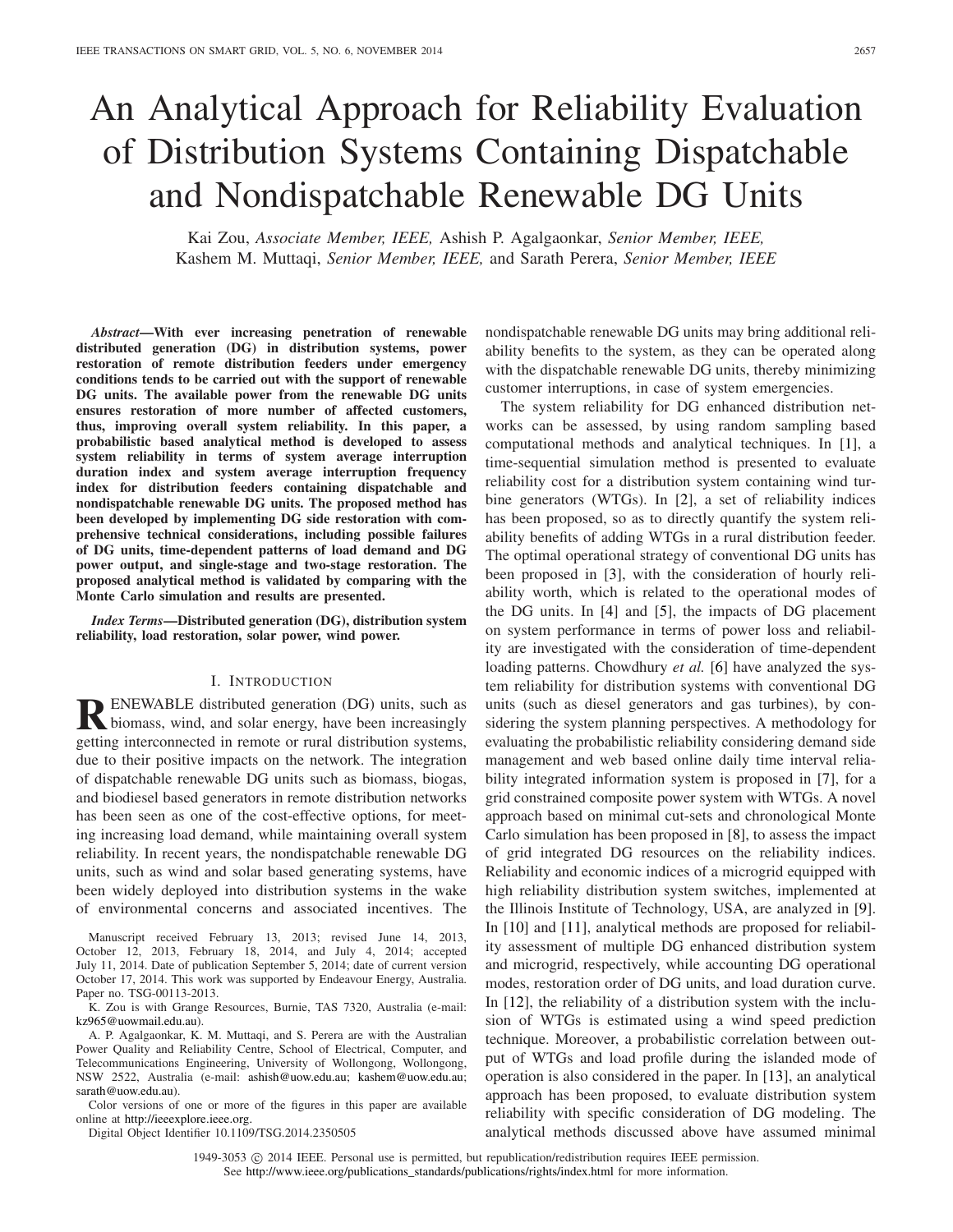

Fig. 1. Sample DG enhanced distribution feeder.

mismatch between load demand and DG power output, during the restoration period, for evaluating the reliability of DG enhanced networks. This assumption could be valid for the reliability assessment of distribution feeders with dispatchable DG units and insignificant variation of load demand during restoration. However, it may not be applicable to the distribution feeders, where the load demand and DG power output constantly vary in the restoration period. Therefore, a new methodology needs to be developed for reliability assessment of distribution systems with renewable DG units.

In this paper, a probabilistic based analytical method is proposed, to account for the time-dependent patterns of load demand and DG power output, leading to demand-generation mismatch, during restoration period under emergency system conditions. Thus, the main contribution of this paper is the development of probabilistic method for accessing customer side reliability for a power distribution system embedded with dispatchable and nondispatchable renewable DG units. The effectiveness of proposed method has been justified by conducting comparative studies.

This paper is organized as follows. Section II presents an analytical formulation for the evaluation of system reliability. Section III describes the proposed probabilistic based analytical approach for reliability assessment of distribution systems containing renewable DG units. It also presents the detailed modeling of system restoration and the associated calculation procedures. The simulation results are reported in Section IV and comparative results are presented for verification of the proposed method. Section V summarizes the major research contributions of this paper.

### II. RELIABILITY ASSESSMENT OF DG ENHANCED DISTRIBUTION FEEDERS

In this section, an analytical formulation for evaluating system reliability in terms of system average interruption duration index (SAIDI) and system average interruption frequency index (SAIFI) is presented. A partitioning concept is formulated based on the reliability zone concept presented in [14] and the segmentation concept given in [12], and is incorporated in the development of the proposed analytical method, to reduce the overall computational burden without sacrificing the accuracy of the assessment. The proposed method is developed for reliability evaluation of renewable DG enhanced distribution feeders, while paying specific attention to DG side restoration.

#### *A. Partitioning Concept*

For effective assessment of overall system reliability, a sample distribution network as shown in Fig. 1 can be partitioned into reliability equivalent zones based on the locations of the system protection devices such as circuit breakers, manual switches, fuses, etc. The loads distributed in a partitioned reliability zone can be seen as a single load point with aggregated load demand served by various feeder sections (such as F1, F2, F3, F4, and F5). The sustained failure rate for a partitioned reliability zone can be calculated, using the summation of individual failure rates for different components embedded inside the zone, as given in

$$
\lambda_z^{\text{zn}} = \sum_{c=1}^{N_z^{\text{cp}}} \lambda_{c,z}^{\text{cp}} \tag{1}
$$

where  $\lambda_z^{zn}$  is the sustained failure rate of the partitioned reliability zone *z*,  $N_z^{\text{cp}}$  is the total number of components in the zone *z*, and  $\lambda_{c,z}^{cp}$  is the sustained failure rate of component *c* in the zone *z*.

The average repair time  $R_z^{\text{zn}}$  for a fault in the partitioned reliability zone *z* can be calculated as

$$
R_z^{\rm zn} = \frac{1}{\lambda_z^{\rm zn}} \sum_{c=1}^{N_z^{\rm cp}} \lambda_{c,z}^{\rm cp} R_{c,z}^{\rm cp}
$$
 (2)

where  $R_{c,z}^{\text{cp}}$  is the repair time of component *c* in the zone *z*.

#### *B. Calculations of SAIDI and SAIFI*

In case of a fault, in a partitioned reliability zone, the whole distribution feeder can be typically divided into three areas as illustrated in Fig. 1. Area-1 is defined as the area where the customers can be reconnected to the substation as soon as the fault is isolated. In Area-2, the customers can only be reconnected to the substation after repairing the faulty component in the reliability zone. The customers involved in Area-3 can be reconnected to the renewable DG system during the repair period with a proper restoration scheme. With the consideration of customer interruption durations and frequencies in these three areas, the overall system reliability in terms of SAIDI and SAIFI can be calculated as

$$
\text{SAIDI} = \frac{1}{N^{\text{cst}}} \left( \sum_{z=1}^{N^{\text{zn}}} \lambda_z^{\text{zn}} \left( D_z^{\text{fit}} + D_z^{\text{sub}} + D_z^{\text{dg}} \right) \right) \tag{3}
$$

$$
SAIFI = \frac{1}{N^{\text{cst}}} \left( \sum_{z=1}^{N^{\text{zn}}} \lambda_z^{\text{zn}} \left( F_z^{\text{fft}} + F_z^{\text{sub}} + F_z^{\text{dg}} \right) \right) \tag{4}
$$

where  $N^{\text{cst}}$  is the total number of customers in a distribution network, *N*zn is the total number of reliability equivalent zones in a distribution network,  $D_z^{\text{sub}}$ ,  $D_z^{\text{fit}}$ , and  $D_z^{\text{dg}}$  are the customer interruption durations and  $F_z^{\text{sub}}$ ,  $F_z^{\text{fit}}$ , and  $F_z^{\text{dg}}$  are customer interruption frequencies associated with the customers in Areas 1-3, respectively.

*1)* Calculations of  $D_z^{\text{sub}}$  and  $F_z^{\text{sub}}$ : Some of the customers that can be reconnected to the substation may experience momentary interruptions, especially, if a fault can be isolated by automated switching or fuse. On the other hand,